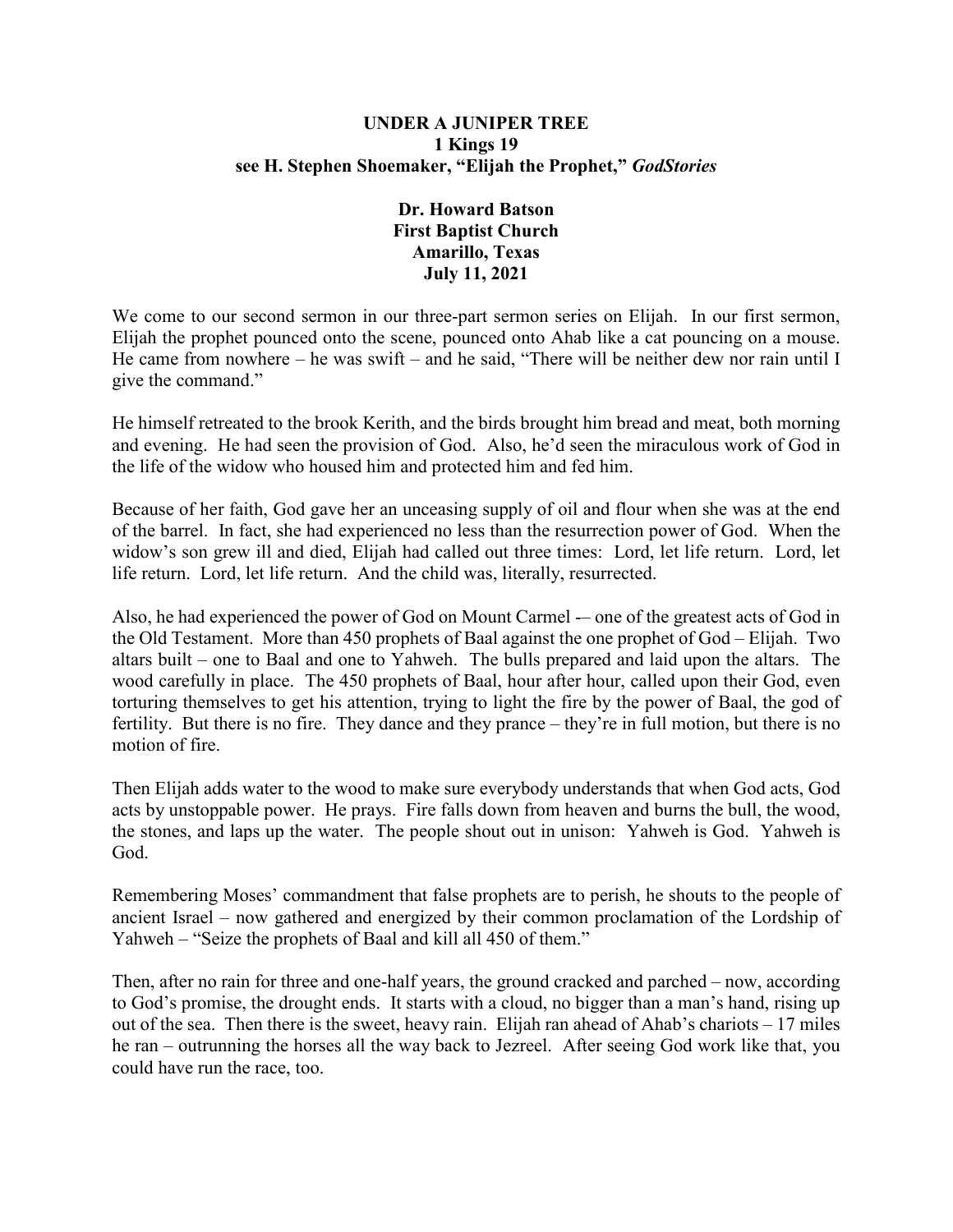Isn't it glorious to follow God when He acts so openly, plainly, and faithfully on our behalf?

But what if God is silent? What if there is no powerful, merciful, gracious intervention from God? What if the flour and oil do run out? What if the ravens don't come? What if no fire blazes down from heaven? Then what?

Congregation, the second sermon could not be more different from the first. We have gone with Elijah to Mount Carmel where God acted in such a visible way that we feel anyone would be a fool not to believe in God. People, in unison, shouted the Lordship of Yahweh. Now we go with this same prophet to Mount Horeb, where God is silent, and we wonder if anyone but a fool could believe in God.

Jezebel, that idol-worshiping wife of Ahab, got word of what Elijah had done to her prophets. "You tell Elijah that if I don't make him as dead as those prophets of mine, may the gods do worse to me. I'll have the job done in twenty-four hours" (19:2). He is frightened. He runs --– runs for his life – all the way to Beersheba. He leaves his servant, abandons his ministry, and runs.

Trembling with fear, sick with despair, overcome by self-pity, Elijah sat down under the juniper tree (19:4). "I've had it, Lord. It's enough. Go ahead and take my life. Let's end it all right now. I'm the only one who's left who really serves you."

Have you ever been under the juniper tree with Elijah, when you're so sad you don't think you'll ever be happy again? When depression is ravaging your mind, your spirit, and your body? When you have despair and a sense of hopelessness, of failure, shame, self-doubt.

Sometimes the lowest lows come after the highest highs. Fire from heaven is often followed by fear from hell. And Horeb awaits us after Mt. Carmel.

In the book *Reclaiming the Fire*, Steven Berglass suggests one of the major causes of emotional collapse among successful workers is encore anxiety He describes this as the ongoing fear that you won't be able to repeat or sustain earlier achievement.

We, like Elijah, sometimes have our downest days after our greatest days. It's after our Mount Carmel experience that we find ourselves at Mount Horeb. "After the baby is born." "After the move is made." "After the dissertation is written." "After the wedding is celebrated." With every wave of success it seems like there is an undertow of depression.

There is no high higher than the high of walking on the moon. In fact, Buzz Aldrin, the astronaut who walked on the moon, discovered there is not much left in life to do after you've already zoomed to the zenith. In his autobiographies *Return to Earth* and *Magnificent Desolation*, we have accounts of his struggles with clinical depression and alcoholism in the years following his NASA career. For Buzz Aldrin, going from the moon to the mundane was just too much.

When depression sets in, we have sleep loss, chronic exhaustion, a feeling of hopelessness, acute anxiety about being overwhelmed. We feel washed up, burned out, hopeless and helpless. We exhibit poor concentration, general irritability, unprovoked anger, resentment toward others, an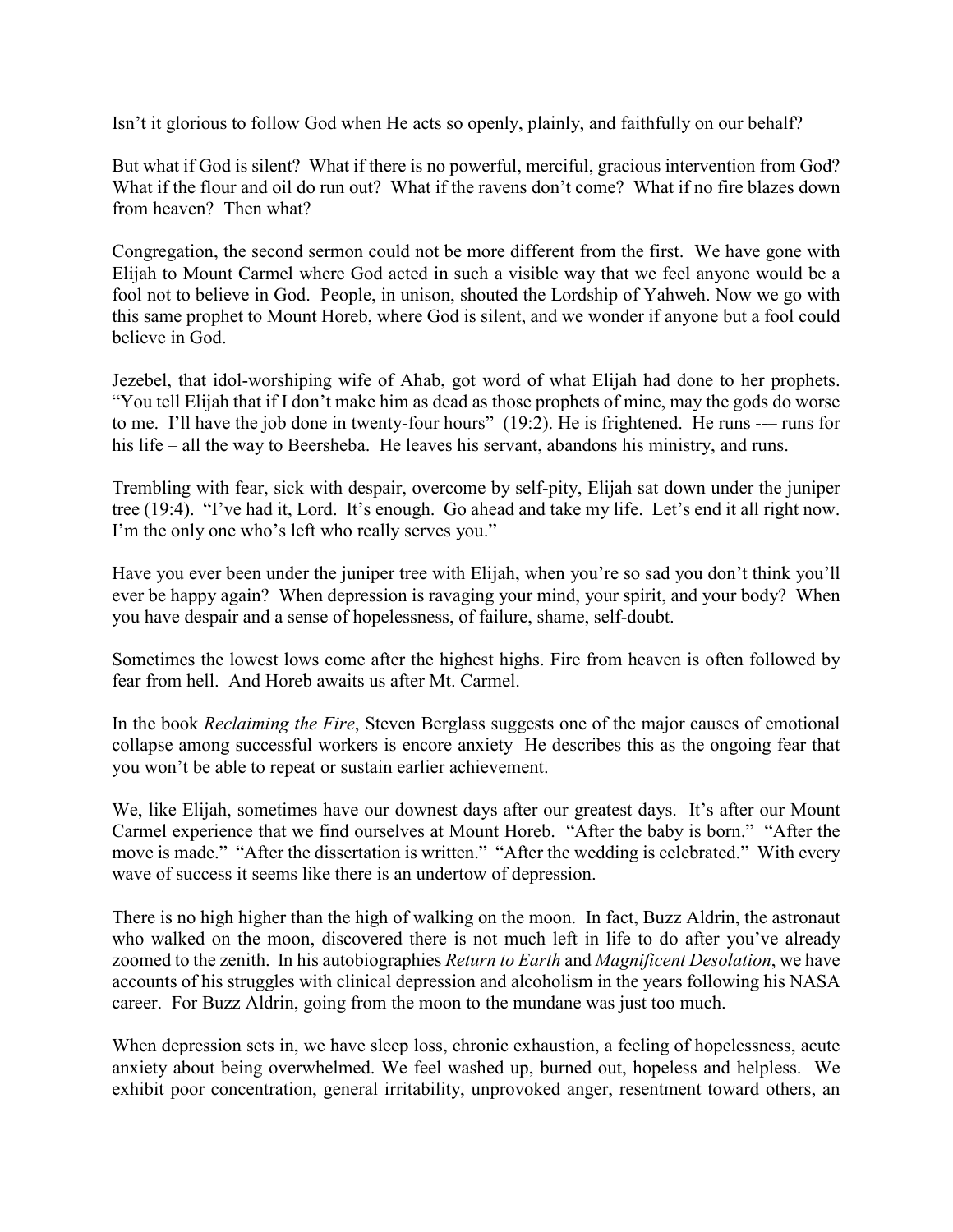inability to sleep, and an increased or decreased appetite. And our emotional and physical health is at risk.

### **Psychologist E. Carol Webster, who deals with success stress, says we experience depression from reaching the top and then feeling that there is nowhere else to go. (http://articles.sunsentinel.com/1995-05-21)**

Let's look at the symptoms of the depression that Elijah is experiencing.

## **1. First of all, he had a depreciation of his self-worth (19.4).**

Look at chapter 19, verse 4. "I'm worthless," he seems to be saying. "I am no better than my ancestors."

Once, I buried a 31-year-old computer genius. He had been valedictorian of his high school, made perfect A's in college, graduating summa cum laude. When he took calculus, he refused to memorize the formulas because he said he would forget the formulas and he really wanted to understand how calculus worked in its most philosophical form. As a child, he had locked himself in his room to memorize the dictionary. And yet I buried him at age 31 – one who had already been to the top – because he had no idea of his worth and his value in the eyes of his parents or in the eyes of his God. He felt helpless and worthless.

## **2. Secondly, not only does he have a depreciation of his self-worth, he is depreciating the value of his work (19:10).**

Look at verse 10 in chapter 19. He seems to be saying, "All my work is in vain. I'm a prophet. I've been trying to tell these people to obey the covenant, to worship you. But instead, they have broken down the altars. They have walked all over the covenant. They don't obey. They have rejected everything. And because they have rejected God, they have rejected me."

In those moments of depression, we begin to think that nothing we do makes a difference. We punch the clock. We put in our hours. But it doesn't make a difference. Everything we do in the church, the community and our home, all seems to be for naught.

# **3. The third thing we see in Elijah is that he overestimates the severity of his problem, another indication of depression.**

In 18:22 he says, "I'm the only one left, the only prophet of God." In verse 19:10b, he says, "I am the only one left." In 14b he says, "I am the only one left."

Now Elijah does have problems. When a crazy queen and an evil king are trying to kill you, you have some very real problems. But can't he see that surely the God who destroyed 450 prophets of Baal in chapter 18 can defeat Jezebel in chapter 19? Surely the prophet who has seen God literally resurrect the dead is not fearful of death, is he? But under the duress of the moment, Elijah exaggerated his problem to the point that he felt he was the only worshiper of God left. Later, in verse 18, God will tell him there are 7000 people left who have not bowed their knee to Baal. In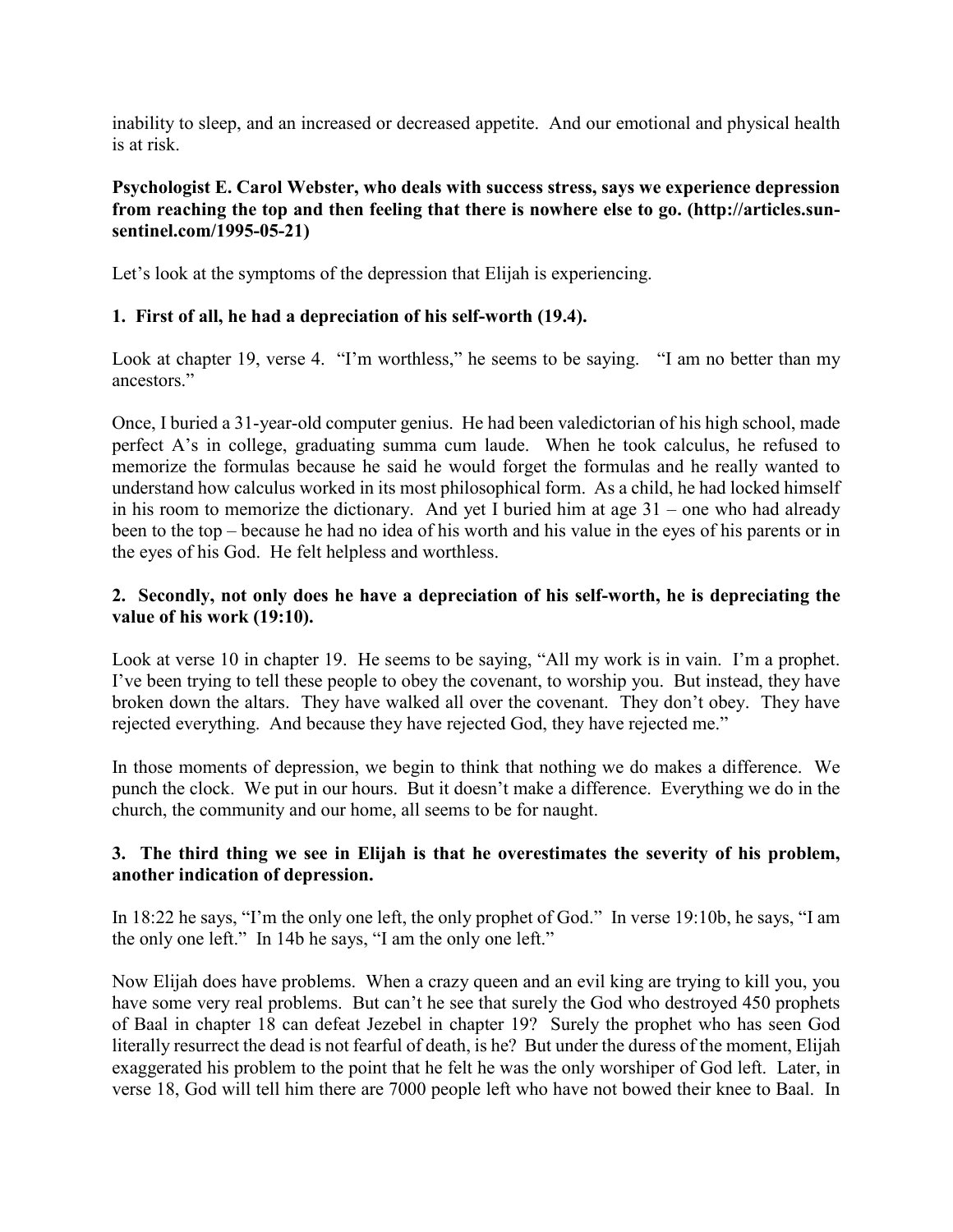other words, Elijah, you do have some problems but you have overstated them. You aren't the only one left alone. Sometimes it seems, in the quietness of the night, that our problems begin to grow larger than life. You toss and turn in your bed of anxiety, depression, and stress, only to awaken and realize that the problems are not nearly as bad as they seemed in the darkness of the night.

You've been there. You've joined Elijah under the juniper tree.

# **4. A fourth symptom of the depression caused by the stress in his life is a loss of vision.**

Look at 4b in chapter 19. My dreams and visions, he is saying, of making the difference, of being a great spokesman for you, God, are no good. I'm no better than anyone before me. He has lost his sense of vision which drove and compelled him to serve God.

Some of you, this morning, are right there. You join Elijah in sadness, in depression, in anxiety, in futility – right underneath that juniper tree.

What happens next to Elijah, as he sits under that tree, is an intervention, a quiet intervention of grace.

Steps to solve the prophet's problem.

# **I. He has some sleep (19:5-8).**

That's a great thing to do when your body is stressed. He had spent all his physical, mental, and emotional energy fighting for God. And having expended so much energy, having experienced so much stress in dealing with Ahab and the prophets of Baal, even in the midst of victory he was physically, emotionally, mentally, and spiritually drained – not ready to face the wicked Jezebel.

Sleep is a remarkable gift of God. The psalmist said God gives sleep to His beloved.

As he slept, someone – who was it? An angel, the text indicates – came and woke him and said, "Eat." He looked up and saw a biscuit and some water. He ate and regained his strength. God sent a messenger in the bleak, southern wilderness to wake his prophet and to feed him. Sometimes grace enters in the common, lowly act of everyday care – the quiet intervention of God. Sometimes when we are at our lowest, what comes to turn the tide is something small and simple – a call or letter, a visit from a friend, a conversation over a cup of coffee, a good night's sleep, a dream of hope. God comes in these ways.

Revived by sleep and food, Elijah travels further south to Mount Horeb, which is really Mount Sinai, the holy mountain of God, where, in the midst of wind, earthquake and fire God had given Moses the Ten Commandments and revealed His holy presence. Elijah travels to this sacred place as we travel to our sacred places – hoping that God, who acted in the past, will come again in our lives. We're hoping that what we felt before, we will feel again. We come with desperate instinct, hoping against hope that God, who has saved us in the past will save us again.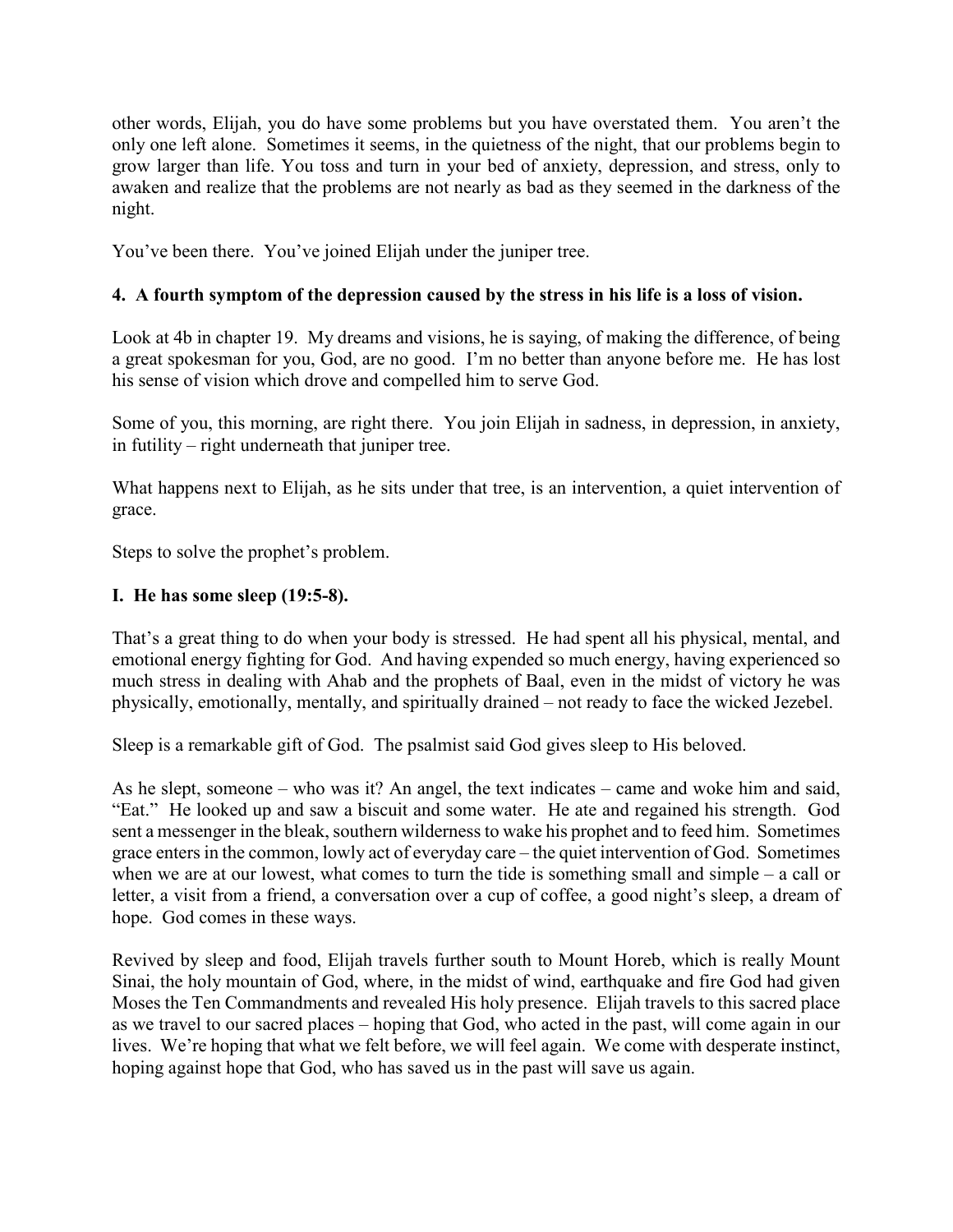Things that helped Elijah with his stress – number one, he took time off to rest.

## **II. He talks out his frustrations with God (19:13).**

We see in the cave that he feels sorry for himself. God asked him, "What are you doing here, Elijah?" Then again in verse 13, "What are you doing here, Elijah?" Have you ever noticed that God has a way of asking questions for which He already knows the answers? He asked Adam, "Adam, where are you?" God knew where Adam was. He asked Cain, "Where is your brother Abel?" He knew where Abel was – dead. He asked Moses, "What's that in your hand?" God knew that Moses had a staff in his hand. And here He asks Elijah, "What are you doing here?" God knew what Elijah was doing there. He had helped him get there, with the guidance and care of the angel.

If God knew the answer, why did He ask the question? He did it so Elijah could vent his frustrations. Then God listened as Elijah poured out his feelings of anger, bitterness, and self-pity.

God lets him talk. "I've been zealous for the Lord" (v. 10). "I've given it all I've got," he says again in verse 14. "I'm the only one left. Now they are coming to take my life, Lord."

We all have these feelings at some time or another, and until we rid ourselves of those feelings, they will poison us emotionally. There are health giving emotions like love, faith, and hope. But there are also destructive emotions like anger, fear, worry, bitterness, hatred, jealousy, and selfpity – the slow killers of humanity.

A dean at the University of Oregon Medical School said, "More good is done between two friends at ten o'clock in the morning over a cup of coffee than in the doctor's office all day long."

Somebody we can talk to, somebody we can pour our heart out to, someone with whom we don't need to guard our emotions or guard our statements, somebody in the midst of whom we can be ourselves – ourselves at the moment of depression.

### **III. Elijah needed to get life back into perspective.**

Elijah felt that God had turned His back on him. He reasoned that he had done his best to serve the Lord, but what did it get him. Nothing. "Now I'm alone. It's me against the world."

Depression has a way of making us feel that way. We feel like the whole world is revolving around us, and we find ourselves paying more attention to the negative than the positive, focusing on the immediate rather than the long-term consequences of behavior. Ultimately, all depression comes back to some distorted view of life. Elijah needed to know that God was still there and that others, too, had not bowed down to Baal.

Elijah climbed the formidable mountain and lodged in a cave. God came near and asked Elijah, "What are you doing here?" Elijah responded with his pity party and God said, "Go stand on the mountain before Yahweh." What happened next is one of the holy moments of sacred history. As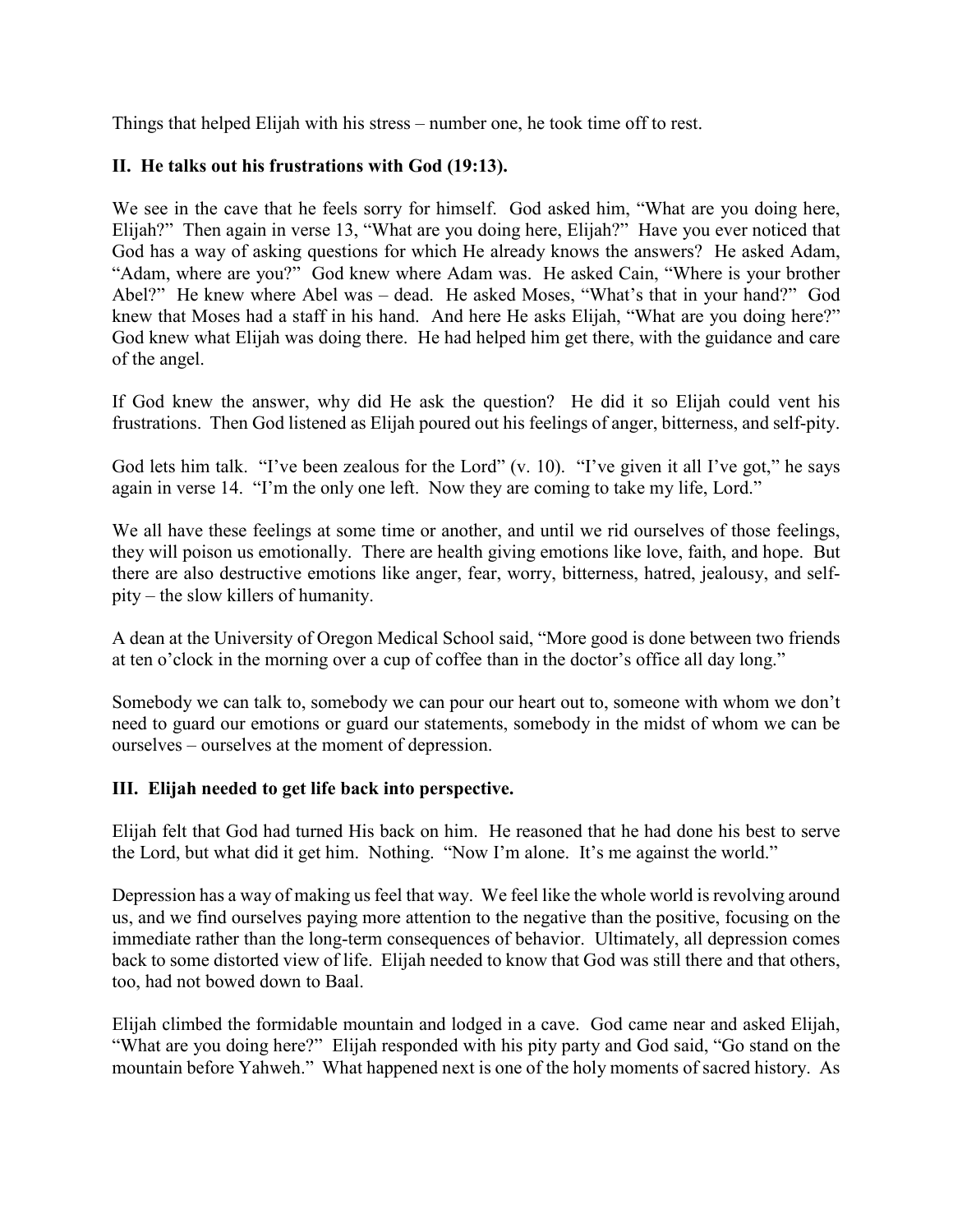Stephen Shoemaker has said, "We bow before its mystery. In the stark simplicity of the Hebrew language, here is what happened:

And there was a mighty wind, Not in the wind was Yahweh.

And after the wind, an earthquake, Not in the earthquake was Yahweh.

And after the earthquake, fire, Yahweh was not in the fire.

And after the fire The sound of crushed silence.

A silence that was at the same time empty and full, an utmost silence that was at the same time the opposite of what was expected and more than was expected, a deafening quiet.

There Elijah was, hoping for God to reveal Himself as before. Would it be the wind, like the wind that parted the Red Sea and rescued the Hebrew people from Pharaoh's army? The wind came, and God was not in the wind. Would it be the earthquake, like the earthquake that shook this very mountain when God gave Moses the Ten Words, the Ten Commandments? The earthquake came and went. God was not there. Would it be in the fire, like Elijah himself had seen come from heaven on Mount Carmel? But the fire came, and God was not in the fire. All the expected ways of the revelation of God came and went, and God was not there.

Then there was silence. And Elijah covered his face with his robe. For in the silence, God.

It was a waiting on the Lord. Scripture tells us, over and over, Wait on the Lord through injury and illness, through sadness and despair, through tragedy and triumph. Wait on the Lord. Wait through the emptiness of the soul and dryness of religion, through silent years, wait as long as it takes, for God will be there.

You see, Elijah thought he was more important than he really was. He thought everything depended on him (there were 7,000 prophets). We too, especially sometimes ministers, are guilty of taking ourselves way too seriously. Listen, if God's work depends solely on me, God is in big trouble.

None of us is indispensable. The workmen die, but the work goes on.

There is another way that helped Elijah get out of depression.

#### **IV. He went back to work.**

God gave him the twin graces of recommissioning and reassurance. First, there was the grace of a new call. God gave Elijah something to do. Something to do is sometimes itself a grace. Reenter